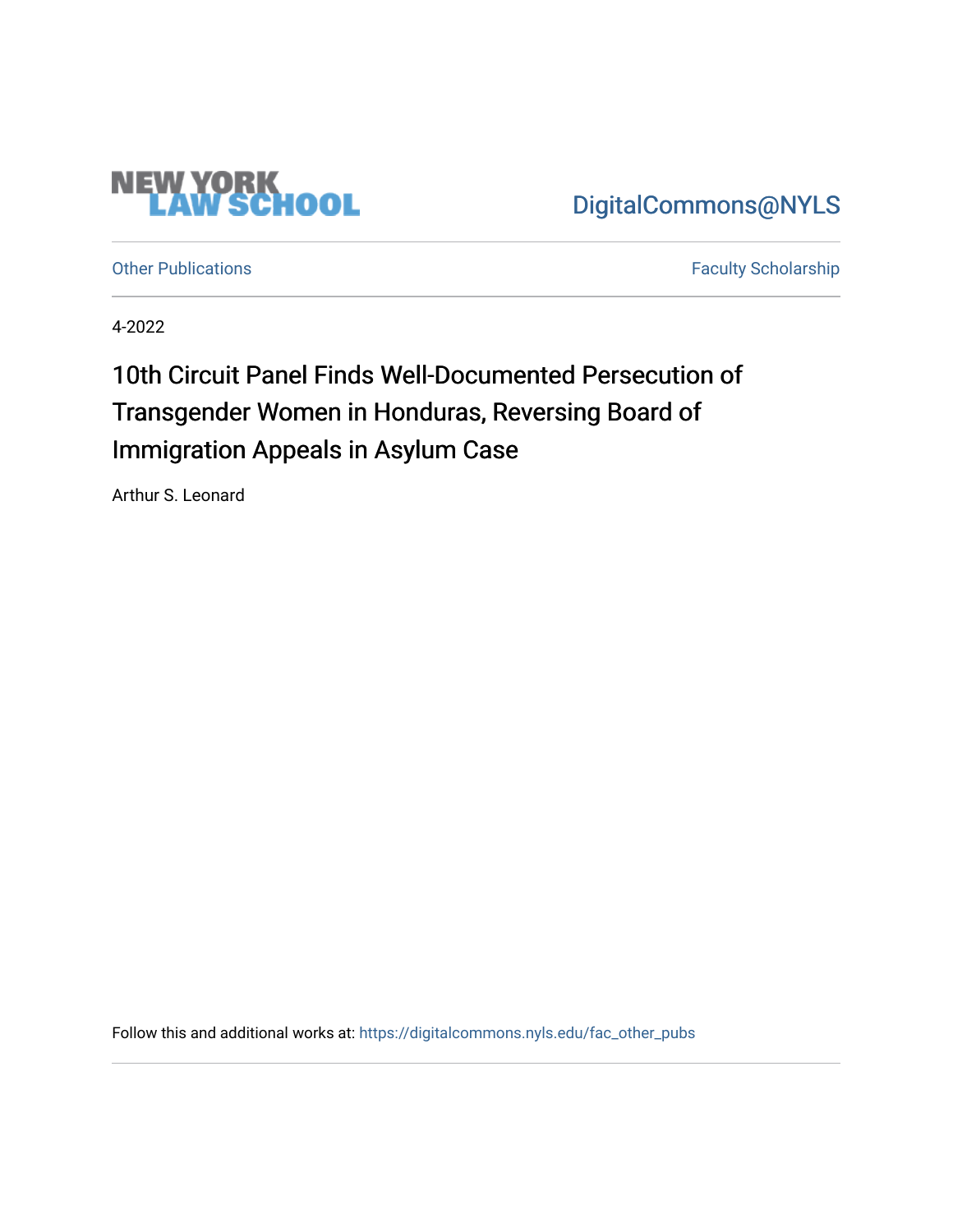or safety. That a trier of fact may infer knowledge from the obvious, in other words, does not mean that it must do so. Prison officials charged with deliberate indifference might show, for example, that they did not know of the underlying facts indicating a sufficiently substantial danger and that they were therefore unaware of a danger, or that they knew the underlying facts but believed (albeit unsoundly) that the risk to which the facts gave rise was insubstantial or nonexistent." This is the whole quote.

*Farmer* was remanded for factual development. The Supreme Court rejected a request to affirm for other reasons. 511 U.S. at 848-51. Here, the Tenth Circuit not only failed to give Rios the favorable inference she was due; it affirmatively gave it to the moving parties.

It is a shame that the Tenth Circuit dodged the *Bivens* question, because Colorado courts will continue to dismiss cases brought by battered and sexually assaulted LGBT prisoners and others. Kansas' notorious Leavenworth penitentiary is in the Tenth Circuit. The better resolution of *Bivens/Ziglar* is found in the Third Circuit's decision in *Bistrian v. Levy*, 912 F.3d 79, 88 (3d Cir. 2018) ("Prisoner-on-prisoner violence is not a new context for Bivens claims.")

Rios was represented by the McArthur Justice Center (Washington, DC). There were two amicus briefs filed in support of Ms. Rios: one from a group of correctional officials filed by Harvard Law School; and one from a consortium of advocates that included Black & Pink National, Center for Constitutional Rights, Dee Farmer, GLBTQ Legal Advocates and Defenders, Justice Detention International, Lambda Legal Defense and Education Fund, Muslim Alliance for Sexual and Gender Diversity, National Center for Lesbian Rights, National Center for Transgender Equality, Transgender Law Center, and Transgender Legal Defense & Education Fund. ■

*William J. Rold is a civil rights attorney in New York City and a former judge. He previously represented the American Bar Association on the National Commission for Correctional Health Care.*

## **10th Circuit Panel Finds Well-Documented Persecution of Transgender Women in Honduras, Reversing Board of Immigration Appeals in Asylum Case**

*By Arthur S. Leonard*

Reversing the Board of Immigration Appeals (BIA) and an Immigration Judge (IJ), a panel of the U.S. Court of Appeals voted 2-1 in *Gonzalez Aguilar v. Garland*, 2022 WL 905384, 2022 U.S. App. LEXIS 8183 (March 29, 2022), found that "any reasonable adjudicator would be compelled to find a pattern or practice of persecution against transgender women in Honduras." Holding by implication that the IJ and the BIA were "unreasonable" adjudicators in this case, the opinion by Circuit Judge Robert E. Bacharach scored the agency for ignoring evidence of *de facto* conditions and mistakenly exalting ineffective efforts by the Honduran government to deal with misbehaving law enforcement officers and a deeply transphobic population.

The petitioner, identified as male at birth, "displayed many feminine qualities" from an early age, which created "tensions at home." The petitioner's mother left for Mexico and the youngster and his two siblings (a brother and a sister) went to live with an uncle, who turned out to be brutish and deeply transphobic. He beat the petitioner and the petitioner's siblings. When petitioner was twelve, he and his sister fled to Mexico hoping to locate their mother, but they "suffered further abuse in Mexico, leading them to flee again – this time for the United States," where petitioner assumed a feminine name, obtained hormone therapy, and wore female cloths. When the government brought removal proceedings against petitioner, she sought asylum, withholding of removal and deferral of removal, explaining at her hearing "her fear of returning to Honduras, describing life there as 'very difficult' for transgender women." The IJ

found her testimony credible but denied asylum, withholding and deferral, and on appeal one member of the BIA issued a brief dismissal order with no discussion or analysis. Specifically, as to asylum, the Board rejected petitioner's claims of past persecution and a fear of future persecution.

Turning first to past persecution, the IJ had concluded that since the uncle was abusive not only to petitioner but also to his sister and brother, and this was the only physical abuse cited by petitioner, the petitioner had failed to prove past persecution on account of her gender identity. Apparently, the IJ embraced the "equal opportunity abuser" theory that will be familiar to those acquainted with "hostile work environment" case law under Title VII of the Civil Rights Act of 1964. This comes up most often with abusive bosses who are mean and nasty to everybody, regardless of race or color, religion, sex, or national origin. In such cases many courts rejected Title VII hostile environment claims, because the mistreatment of the plaintiff was not primarily due to their race or color, religion, sex or national origin, and thus was not "discriminatory" in a way that violates the statute. Same here. The Board upheld the IJ's finding that any persecution suffered at home by petitioner was not due to her gender identity. "This finding was supported by substantial evidence," wrote Judge Bacharach. "[Petitioner] points to evidence of the uncle's slurs and threats, attributing his violence to disgust with [petitioner]'s feminine behavior. But other evidence suggested that the uncle would have abused [petitioner] anyway; the uncle abused not just [petitioner] but also her sister and brother, the uncle often resorted to violence when drunk,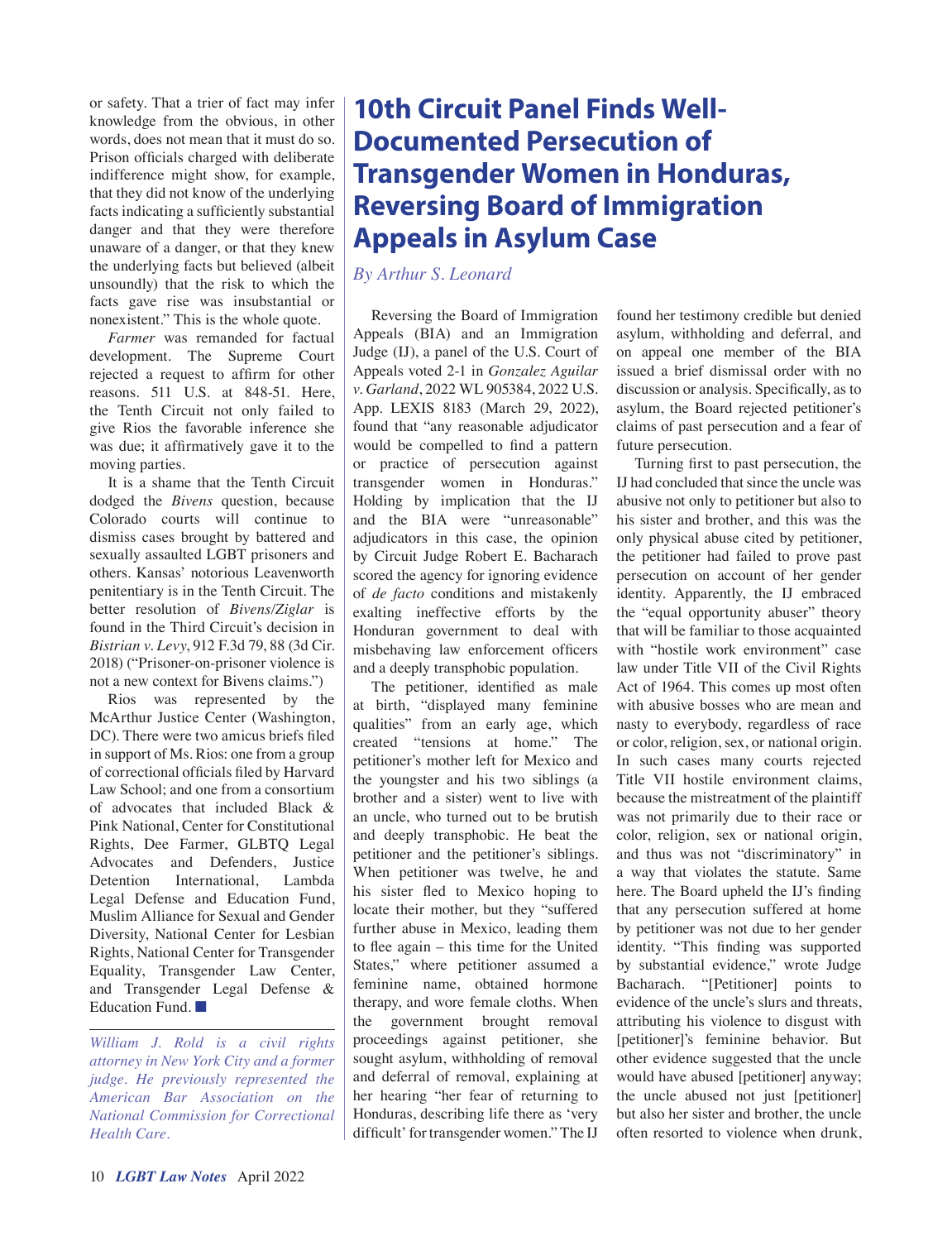and the uncle became increasingly violent when he stopped getting money for [petitioner]'s care. A reasonable adjudicator could thus regard gender identity as subordinate or incidental to the uncle's other reasons for beating [petitioner]. So, we conclude that the Board had substantial evidence to reject [petitioner]'s claim of past persecution based on the uncle's abuse." The court also found that allegations first raised on appeal about [petitioner] being expelled from school for "refusing to cut her hair or wear male clothing" and after being called "gay" by classmates, could not be the basis for a persecution finding. "[Petitioner] never characterized the denial of educational access as persecution," wrote Bacharach, "so these two references did not present a distinct theory of past persecution involving the denial of education." (Not surprisingly, the dissent concurred in this part of the opinion.)

However, the majority of the panel found that the BIA and IJ erred by finding that [petitioner] failed to show a pattern or practice of persecution against transgender adults in Honduras. Here, State Department Country Reports published during the Obama Administration provided detailed analysis, with statistics, on the basis of which the court found that any "reasonable adjudicator" would be *compelled* to find a pattern or practice of persecution of transgender women in Honduras. The IJ and the Board were apparently seduced by the government's argument that meetings between LGBT community representatives and government officials, some legal developments (hate crime and antidiscrimination statutes), and some prosecutions of people for anti-LGBT violence, were sufficient to show there was not a pattern or practice of persecution. Stating disagreement with the BIA's conclusion affirming the IJ, the court said, "The acts of violence are so widespread that any reasonable adjudicator would find a pattern or practice of persecution against transgender women in Honduras," going on to cite chapter and verse from the 2015 and 2016 Country Reports. (Note well the dates. Once the Trump

Administration came in starting in 2017, State Department annual country by country human rights reports required by statute became increasing unhelpful for LGBQ refugees seeking to prove a pattern or practice of persecution in their home country. Documenting such things was apparently not a priority for the State Department under Trump.)

The court pointed out that although at the high government level there may have been some attempt to deal with the problem, what counts is whether the problem continued to exist. In sections of the opinion headed "Antidiscrimination laws in Honduras are ineffective in curbing the pervasive persecution of transgender women" and "The Honduran government does not effectively prosecute crimes committed against transgender women," the opinion summarizes the extensive documentation presented in the record. The IJ, the BIA, and the dissent are ready to make much about a relative handful of prosecutions, some of which were successful, but "overlooking" what a small percentage they were of all enumerated cases of violence against transgender women. Particularly telling from the 2015 Country Report is a paragraph, quoted by Judge Bacharach, pointing out that security forces and other officials were implicated in the violence, and "*the poor functioning of the justice system contributed to widespread impunity*" (emphasis added by the court).

"Indeed," continued Judge Bacharach, "the record overwhelmingly shows that law-enforcement officers are frequently the perpetrators of violence against transgender women," citing an expert declaration accepted in evidence by the IJ. The court also pointed out the basic irrelevance to the question before it – asylum and evidence of a pattern of persecution – of cases cited and relied upon by the dissent, all of which the court found to be relevantly distinguishable, reiterating again that "the record as a whole would have compelled any reasonable adjudicator to find a pattern or practice of persecution against transgender women in Honduras."

Petitioner had applied for asylum and withholding or deferral of removal. "The

Board rejected these applications based solely on [petitioner]'s ineligibility for asylum," wrote Bacharach. "But we conclude that [petitioner] is eligible for asylum. So we remand for the Board to reconsider not only the availability of asylum, but also the potential availability of withholding of removal and deferral of removal."

Judge Joel M. Carson, II, dissenting, insisted that the result found by the majority was not compelled by the record as to pattern or practice of persecution. "Congress mandates that we reverse factual findings *only* when evidence is so compelling that no reasonable factfinder could find as the BIA did – a high bar indeed. In my opinion, the evidence is not so compelling. The perhaps unintended result of the majority opinion is a policy victory for certain asylum seekers. But in my opinion, one we should not award. That responsibility lies with the other branches of government." But he prefaces this statement by admitting that "no one can question the suffering [Petitioner] has experienced over the course of her life. Her tragic story evokes sympathy for her plight and, while I might decide this case differently than the immigration judge or the BIA, my de novo review of this petition matters not."

Judge Carson concluded that the various legislative initiatives undertaken by the Honduran government were "something a reasonable jurist could hang her hat on to find that Petitioner does not have a well-founded fear of persecution." He suggests that the majority "disregards portions of the State Department's Country Report to suggest the Honduran government is unwilling or unable to protect its citizens." Yes, indeed, for which it has a poor reputation through the Americas! And he cites decisions from other circuits that have rejected pattern or practice claims from other countries based on evidence of formalities such as the passage of laws against hate crimes or discrimination. "Given that other reasonable jurists throughout the country have affirmed similar BIA decisions with similar evidence in the record," he asks, "how does the